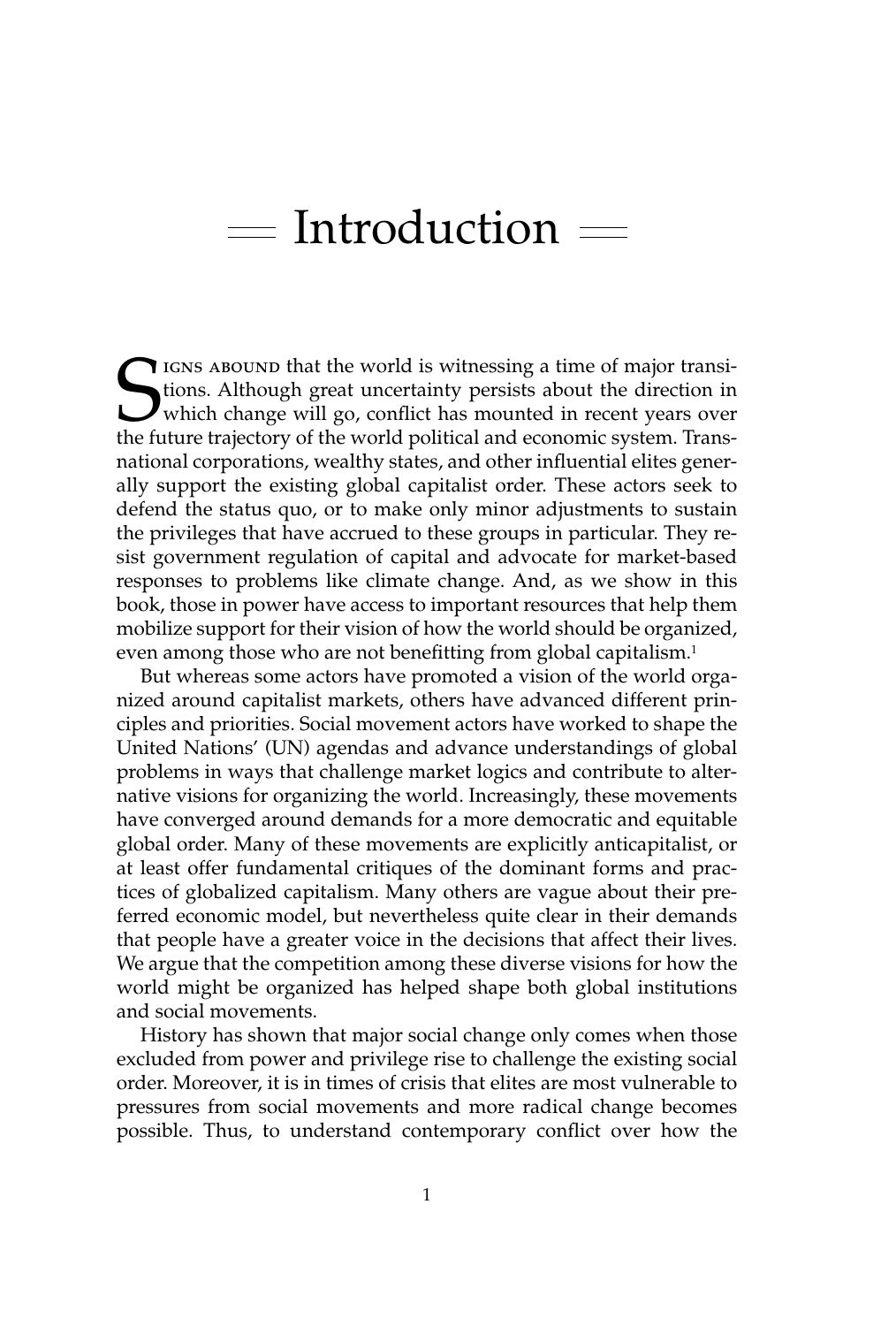world should be organized, it is important not only to look at the actions of elite groups or challengers, but also to consider this struggle within its particular historical context. In other words, it requires a world-level perspective attentive to the larger processes of conflict, accommodation, and reform taking place between challengers and authorities as well as to the particular issues or movements around which social forces organize. In addition, we must consider how the convergences of movement actors around demands for greater participation and equity affect the character of these movements.

Recent decades have brought a proliferation of transnational associations of all sorts, including rapid growth in the numbers of transnational organizations advocating for social change. We also have seen, over the 1980s and 1990s especially, an expansion in the levels of participation by people from the global South in transnational organizations.2 Over the 1990s, the networks among transnationally organized social movements have become denser and more vibrant, in part as a result of new technologies that facilitated transnational communication and interaction, but also in response to mobilizing opportunities created by UN global conferences and other developments in interstate institutions.

In 2001, movement activists came together to launch the World Social Forum process. This dynamic process operates autonomously from the interstate system and has become the leading focal point for transnational mobilization and interchange among movements. It has fostered more deliberate work to build transnational and crosssectoral movement alliances and encourages ongoing efforts to link local struggles with a critique of the global neoliberal economic order (Fisher and Ponniah 2003; Sen et al. 2003; Smith et al. 2011; Smith, Karides et al. 2007; Juris 2008b). This move to emphasize more autonomous movement spaces is not unique, because movements have always sought to escape the limitations of the interstate system as they modeled and advanced alternatives to the dominant social order. However, the World Social Forum is unprecedented in its size and its global scale.3 Significantly, the process is highly reflexive, building on lessons of past movements as it works deliberately to foster transnational and cross-sectoral alliances in response to contemporary political opportunities and challenges.

We argue in this book that we need to understand these changes in light of both the shifting institutional and organizational setting in which social movements operate and in terms of the much larger world-systemic context. The timing of the changes in these movements is not a mere coincidence. Social movements were becoming more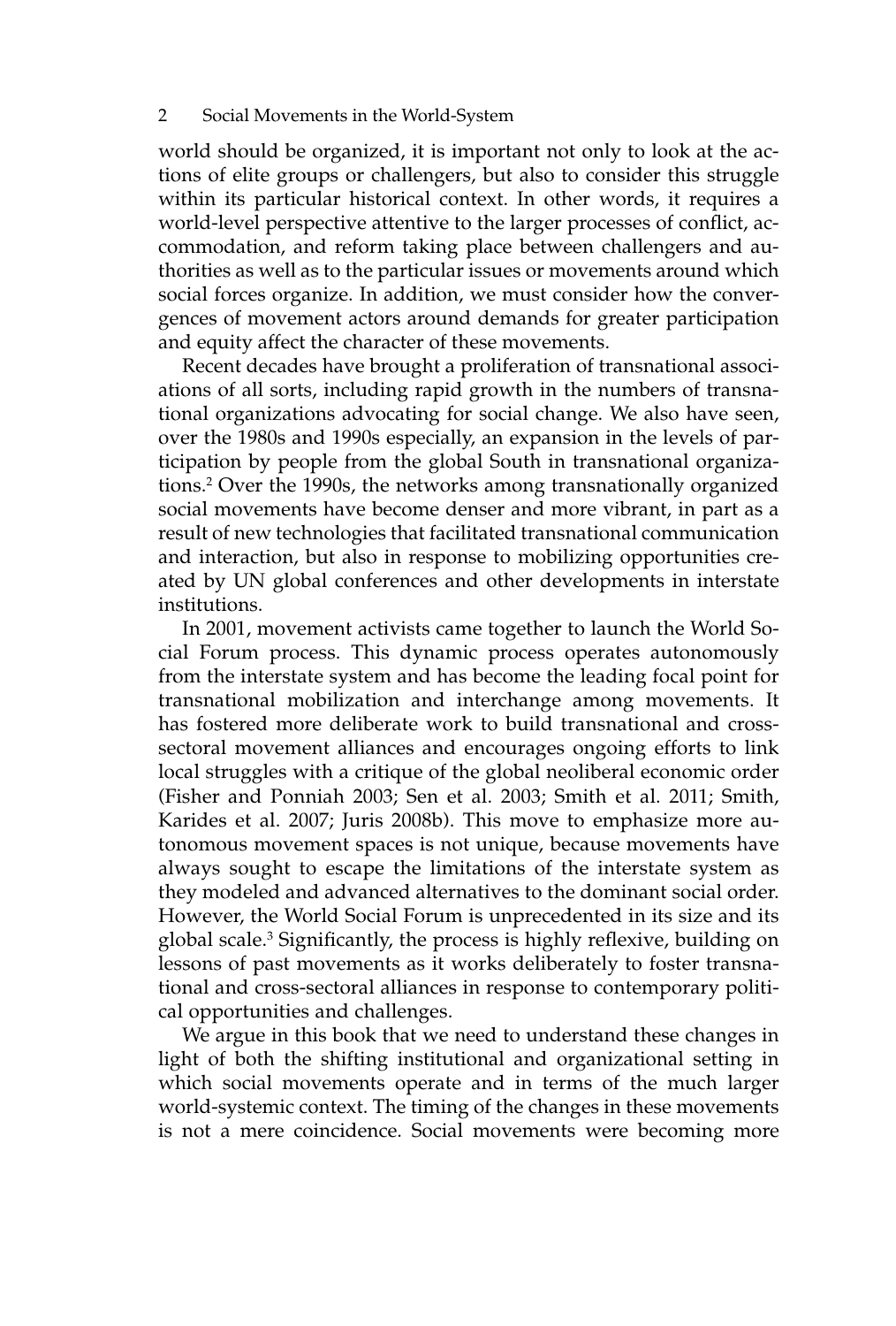transnational and building capacities for collaboration across difference at the same time as the larger interstate system and world economic order were experiencing a "long crisis" brought about by the beginning of the end of the United State's hegemony in the worldsystem. The U.S. decline is seen to begin with the end of the U.S.-backed gold standard in the international monetary system and with the U.S. military failure in Vietnam (Wallerstein 2004b). Elites responded to the financial and energy crises of the 1970s with a set of economic policies that have come to be known as neoliberalism. Neoliberalism was designed to restore profitability to the capitalist system by expanding opportunities for investment and trade (Harvey 2005). But, as was true in earlier periods of hegemonic decline, responses to crises have tended to exacerbate underlying tensions in the system, and thus provide only short-term fixes (Silver 2003; Arrighi and Silver 1999).

The escalation of global crises in more recent years can be expected to bring new openings for groups hoping to challenge the dominant order and advance alternatives to the existing world economic system (Wallerstein 2004a, 37). Of course, although crisis expands opportunities for democratic movements, it also invites challenges from exclusive, xenophobic movements (Barber 1995; Moghadam 2008). The prospects for any type of mobilization are shaped by movement interactions with other actors and institutions of the world political and economic order. In this book, therefore, we draw from theories of social movements, world culture or polity, and world-systems to uncover the ways institutions mediate between political actors and world-systemic dynamics to define the opportunities and constraints social movements face. We show how in this process social movements introduce ideas and models of action that help transform both the actors in this system as well as the system itself.

Our research leads us to make three basic claims, which we develop and support in the pages that follow. First, the decline of U.S. hegemony and related global crises has strengthened opportunities for movements to come together to challenge the basic logics and structures of the world economic and political system. The crises the world now faces require basic restructuring of the economic and political order to avert ecological disaster and political and social instability. The United States lacks the economic and military dominance it once enjoyed, and it increasingly must compete with counter-hegemonic challengers, including multistate alliances, such as the European Union and the BRICS (Brazil, Russia, India, China, and South Africa), and with nonstate actors (for example, al Qaeda).

Second, the capacities of transnational movements—including pro-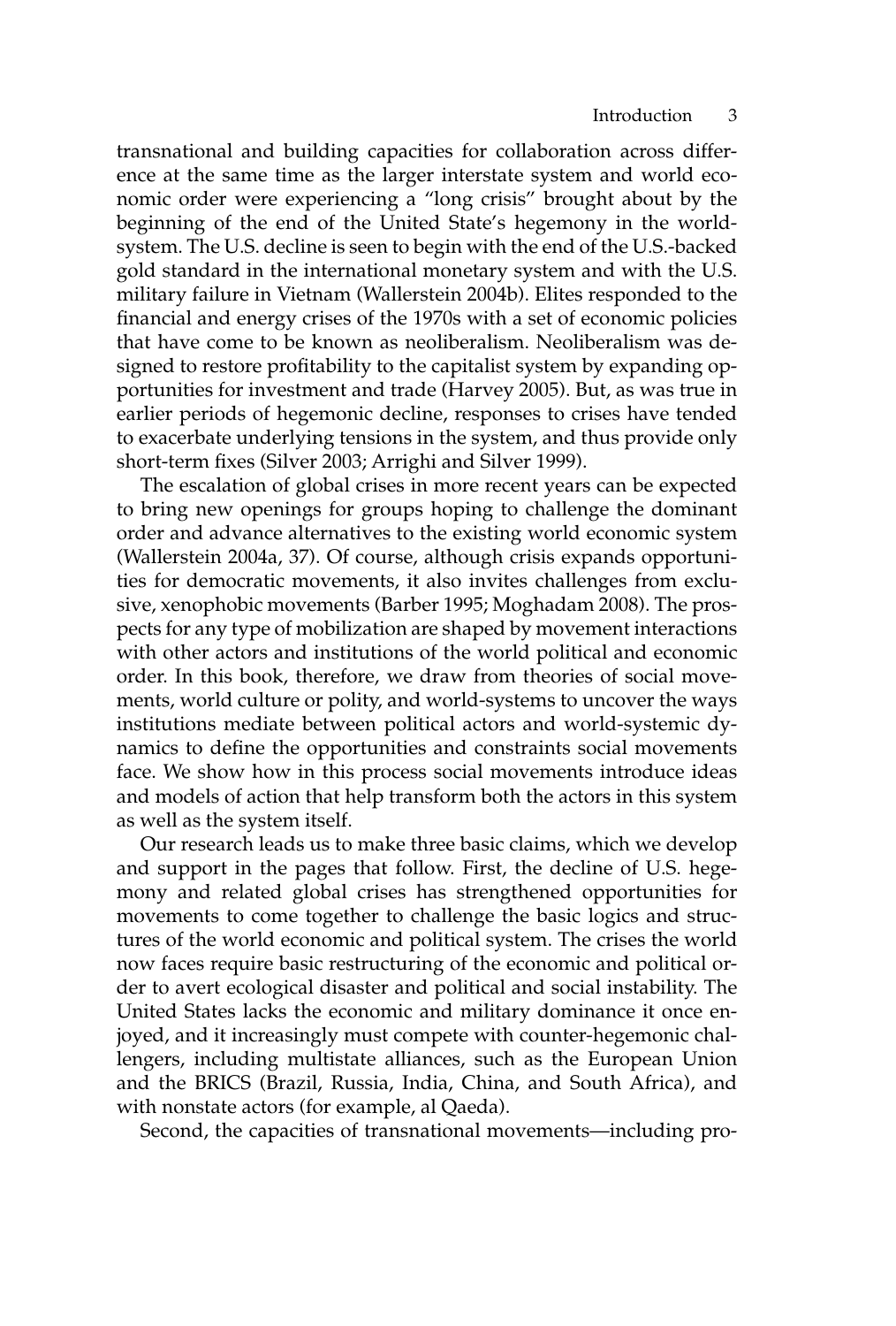gressive challengers as well as exclusionary and fundamentalist ones to mobilize antisystemic challenges has increased over recent decades. This is in part due to greater global communication and other technological innovations, but also to the accumulation of lessons, ideas, and organizing infrastructures from earlier civil society engagement with interstate processes such as the UN global conferences (see chapter 4). Earlier mobilizations around interstate conferences and political processes have helped fuel the growth of transnational organizations, alliances, and networks. Such networks have become increasingly autonomous from the interstate polity as transnational organizations have become stronger and more cohesive in their analyses and frames (Pianta and Silva 2003; Alger 2002). The ideological orientations of these transnational alliances range from explicit antisystemic claims to reformist and service-oriented concerns. These diverse groups are increasingly able to come together—in alliances of various degrees of commitment and intensity—around shared analyses and goals. As they have engaged in struggle, activists have deepened their analyses of global problems and learned new ways of acting together. This has contributed to the antisystemic potential of contemporary social movements.

Third, over time, the bases of power, authority, influence, and legitimacy have shifted from territorial sovereignty claims, based on coercive abilities and assertions, to normative ones, based on actors' conformity to international law. This shift expands the "discursive opportunities" for transnational challengers (Braun and Koopmans 2008; Ferree 2003; Giugni et al. 2005). It stems partly from states' recognition of limits to violence as a means of advancing security (that is, from nuclear attacks or terrorist threats). The gradual strengthening of norms and institutions of international law, especially in the aftermath of World War II, has contributed to shifting the cost-benefit calculus behind the use of coercion in international affairs. The organizations we examine in this book and the larger movements of which they are part have been essential to advancing international norms in global politics (see, for example, Risse, Ropp, and Sikkink 1999; Kaldor 2003). This normative trend is reinforced by the fact that military competition among states has become prohibitively expensive, forcing states to divert essential resources away from basic social welfare and productive infrastructure of their societies (Kennedy 1989; Reifer 2005). This shift, moreover, should be understood as a longterm historical trend rather than a dualistic category. Although particular incidents or conflicts may suggest that coercive power generally prevails, the larger pattern of interstate interactions suggests that states' ability to effectively use coercive power to achieve domestic and international goals has been reduced over time.<sup>4</sup>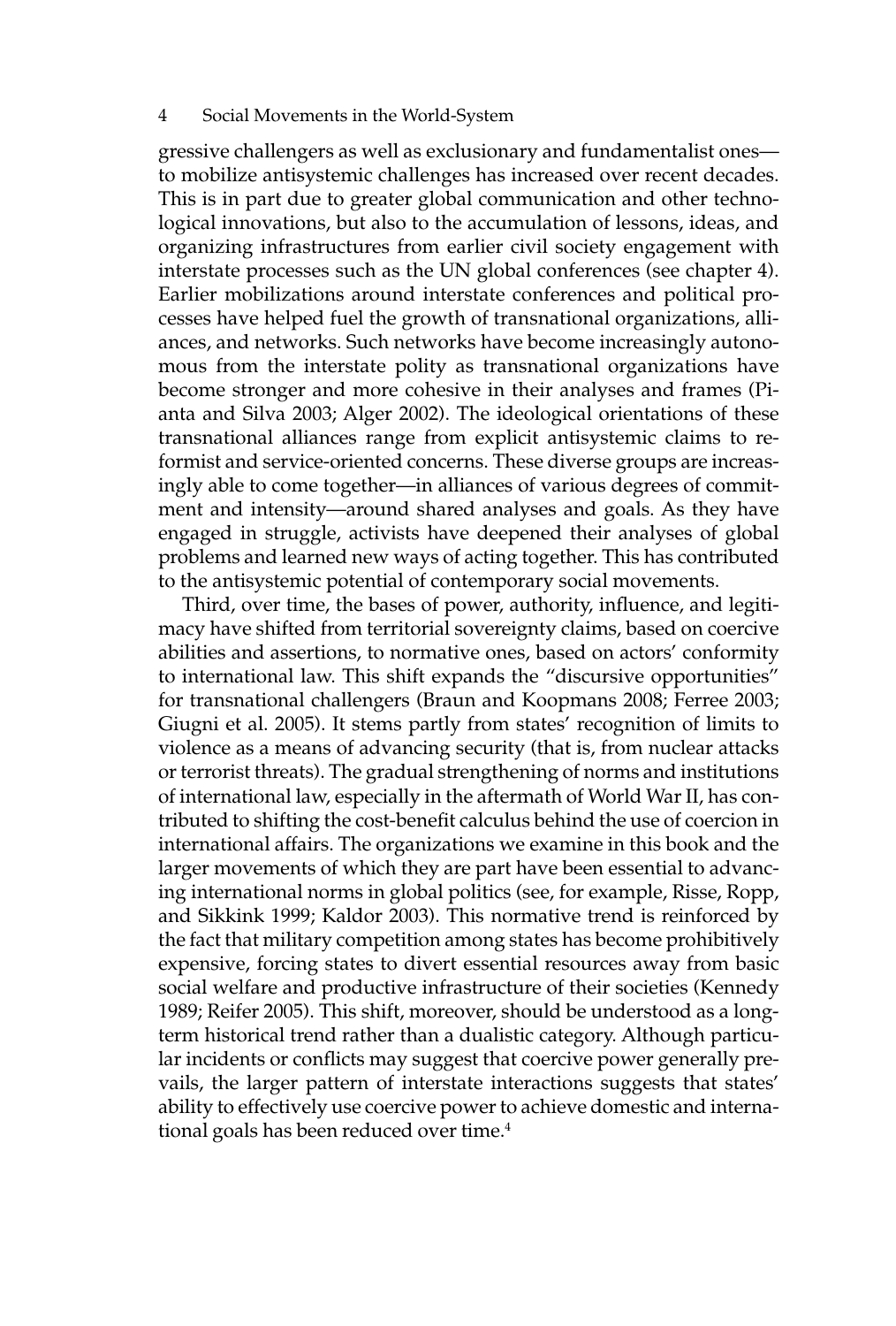# **Systemic Crisis and Movement Opportunities**

Few would argue that we are now witnessing a time of great crisis. The collapse of global financial markets and increased uncertainty in the financial sector, the growing evidence of large-scale climate disruption and species extinctions, unstable and rising energy and food costs, and large-scale inequality are coupled with growing scarcity of water and arable land and rising threats from international terrorism (see, for example, Davis 2001, 2006; Klare 2001). These multiple and interrelated crises all can be seen to signal the physical and social limits of the existing world capitalist order. Some analysts would argue that we are observing a world-system in the late stages of systemic crisis—a crisis that has been developing since the 1970s and that results from basic contradictions within the world economic system.

For Immanuel Wallerstein, a crisis is "a situation in which the restitutive mechanisms of the system are no longer functioning well and therefore the system will either be transformed fundamentally or disintegrate" (1984, 23). The logic driving the contemporary world economy is one of endless accumulation. In other words, to survive, it requires constant economic growth. Capitalism is thus an ever-expanding mode of economic organization and therefore necessarily global in reach. But the system's need for constantly expanding markets and economic growth contends with the hard reality that we live on a single planet that is not growing, and that, although the productivity of workers can often be increased, there are physical limits to how much surplus value (profit) can be extracted from the planet and its people.

Whether we interpret the enormous problems of our day as evidence of a systemic crisis or not, there is little doubt that they will require dramatic changes in the way our societies are organized. As the signs of ecological and financial crisis become ever more apparent, additional threats to the existing order are also present in the form of large-scale mass protests in many countries and multiple costly and sustained U.S. military interventions, widening cracks in the foundation of the system's organizing logic (Arrighi and Silver 1999).

First, we see challenges to the legitimacy of existing institutions, reflected in increased protests against national governments around the world and in increased military spending and intervention. The leading cause of this crisis is the inability of the system to continue providing benefits to key groups—such as workers and the middle class in the core states. In the past, this bargain between elites and workers in the north has served to mask fundamental contradictions between actual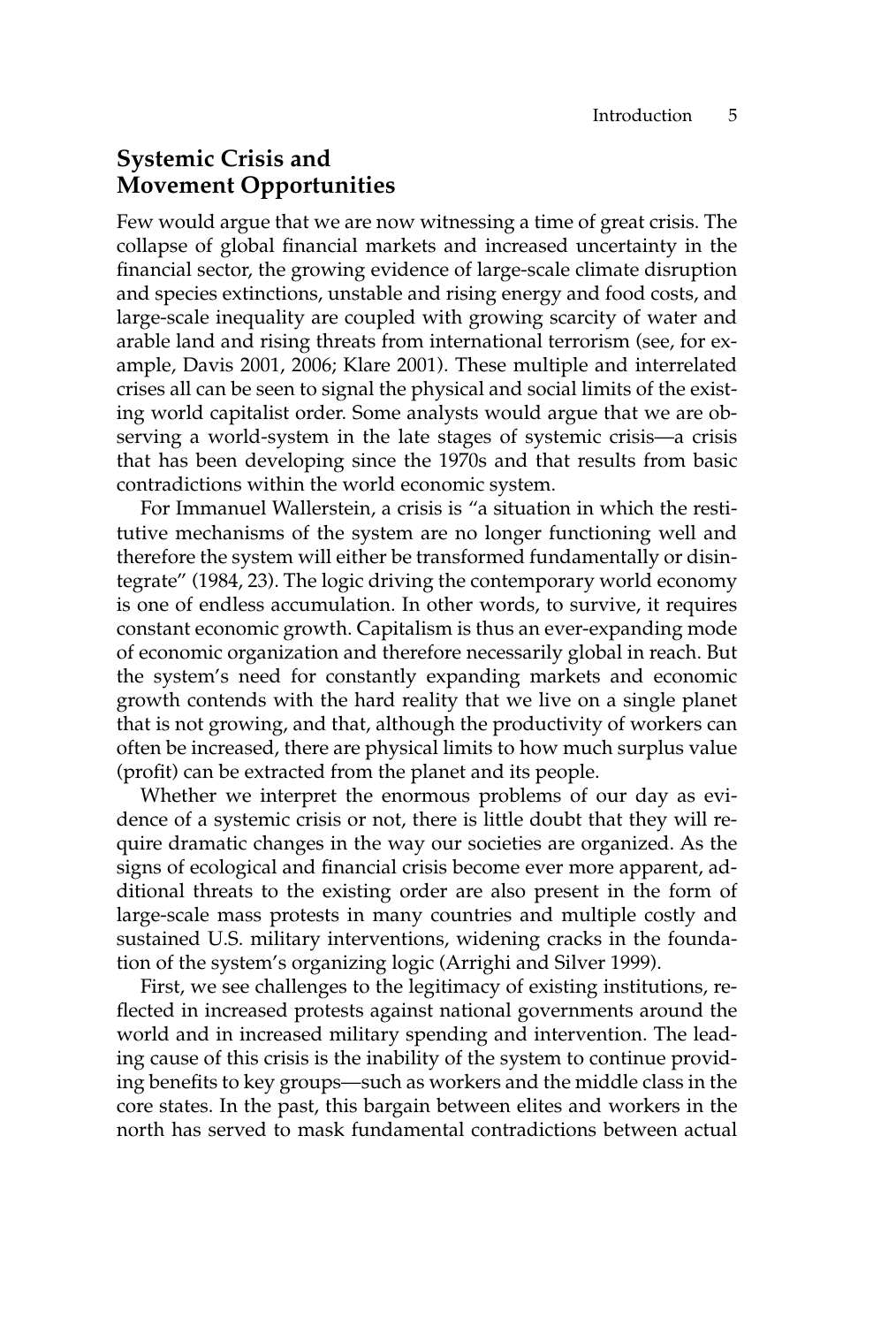practices and the liberal ideology that justifies and rationalizes the world-system (Silver 2003). The legitimacy crisis is reflected in declining rates of confidence in major political institutions in countries around the world (see, for example, Weber 2011; WorldPublicOpinion. org 2008; Gallup 2008).

The large and growing U.S. military budget and prison population should be seen as indicators that this regime has come to rely more and more upon coercion over consent as a basis for its authority. As U.S. industrial strategies have met with greater international competition, they have become less profitable and less able to generate those benefits for workers that were key to securing both labor's cooperation and the domestic peace needed to ensure global hegemonic leadership. U.S. economic success was also essential to securing international cooperation with the interstate order it favored, and so as the U.S. economy declines relative to others, new international challenges to U.S. hegemony have emerged (see, for example, Reifer 2005; Harvey 2009). This rise in coercion has taken place over several decades. For instance, Pamela Oliver shows how the U.S. government–enacted policies that led to the mass incarceration of blacks stem the demands for equity by civil rights and Black Power activism (2008). Donatella della Porta and her colleagues have also documented a shift in core countries' policing strategies away from more permissive practices that protected citizens' rights to speech and toward more restrictive and coercive forms of policing. This emphasis on security became even more pervasive after the attacks on the U.S. Pentagon and World Trade Center in 2001 (della Porta and Reiter 2006; della Porta, Peterson, and Reiter 2006; Ericson and Doyle 1999; Howell et al. 2008; O'Neill 2004, 243; Gillham and Marx 2000). Peter Evans warns that this shift in state emphasis from providing welfare to coercive enforcement of property rights threatens the long-term viability of the state and the larger neoliberal order it supports (1997).

The threat to the system's legitimacy is, moreover, likely to increase as many—if not most—states of the core confront escalating costs of security and new spending constraints that make "austerity the order of the day not only in Haiti and in Argentina, but in France" (Arrighi, Hopkins, and Wallerstein 1989, 92). At the time of writing, massive strikes and protests have become more frequent and effective at paralyzing European countries such as Greece, Spain, and France as well as countries across the Middle East. Although these protests focus largely on national government targets, the ultimate cause of their grievances lies in the policies of global and regional financial institutions, and thus in the long term the protests are likely to strengthen movements for changes in the larger world-system. In some parts of the global South,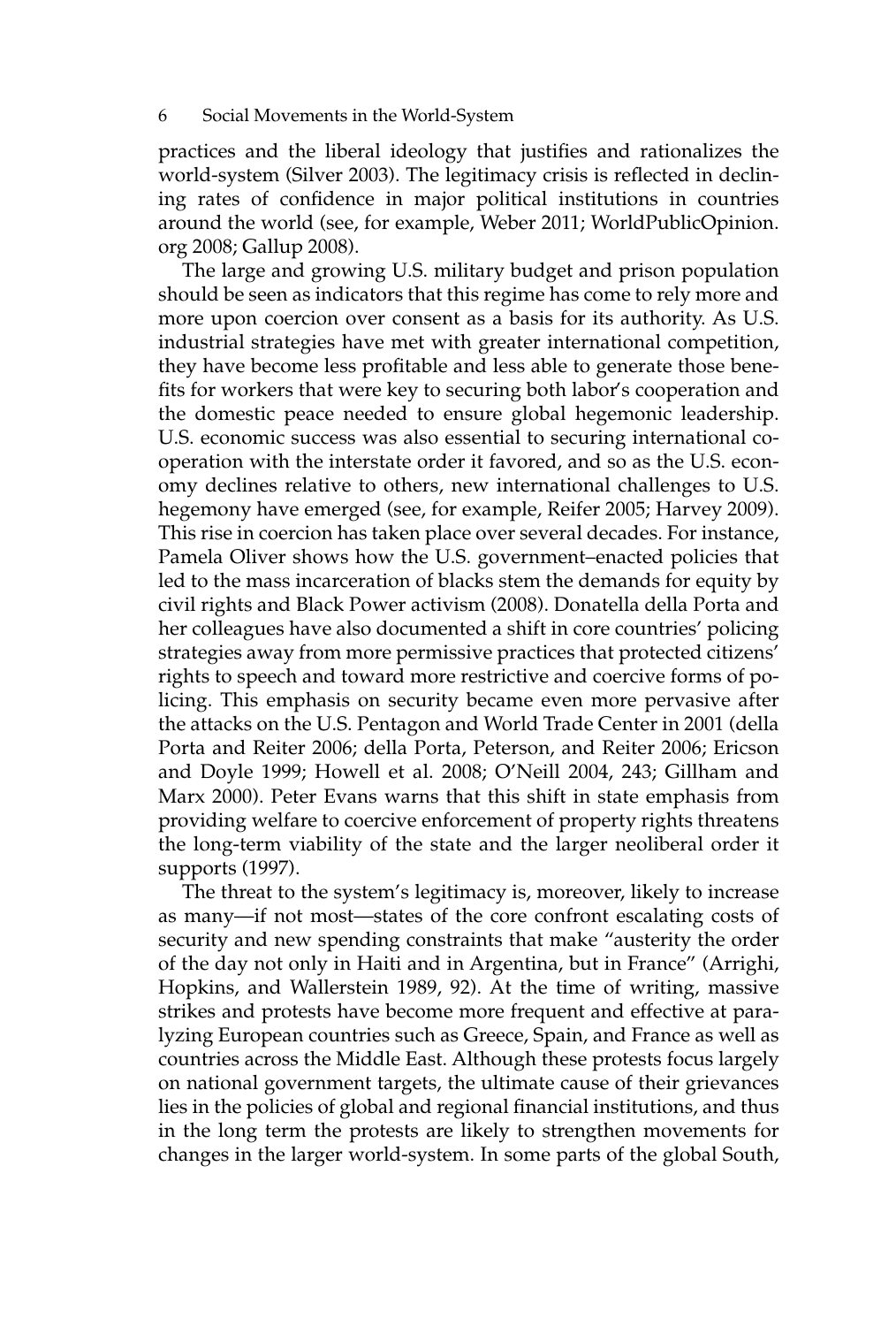for instance, long-simmering popular resistance to the policies of the global financial institutions has been translated into electoral influence, and—aided by global crises—leaders from those countries are becoming more forceful and unified in their demands for new rules for the global economy. Thus, in 2006, Argentina and Brazil repaid their debt to the International Monetary Fund ahead of schedule, putting the institution in a financial dilemma (Bretton Woods Project 2006).5 Also, the Group of Eight (G8) leading industrial countries has been forced to expand its ranks to become the G20. And recent World Bank–International Monetary Fund meetings have expanded the influence of poor countries in the governance of those institutions. The "development project" (McMichael 2006) launched in the wake of World War II did not produce all the benefits it promised, and a wider range of people and countries are now demanding alternatives.

Second, just as the system is being challenged because of its inability to meet expectations of relatively privileged groups, new groups of people who have been largely excluded from the benefits of global economic growth are also mobilizing transnationally to advance claims challenging the hegemony of globalized capitalism (Sassen 1998; Hall and Fenelon 2009). The rise of global human rights discourse and increasingly broad, formally structured movements of people to support human rights claims thus generates yet another threat to the system's persistence (Sassen 1998, 2007). This threat has become more potent because rising food insecurity and water shortages highlight the incompatibilities between values of human rights and globalized markets. Also, human rights movements have more consistently and clearly come to repudiate the Cold War's separation of civil and political from economic rights (Skogly 1993). Financial and ecological limits illuminate the gaps between the human rights ideals that have justified the existing regime and the actual experiences of growing numbers of people around the world, fueling both nonviolent challenges as well as international terrorism (see, for example, Bergesen and Lizardo 2005; Friedman and Chase-Dunn 2005; Uvin 2003; Moghadam 2008).

Finally, the rise of anti-Westernism outside the core through nationalist and terrorist groups as well as the much larger segment of progressive, pro-democracy groups helps frame the current period as one of civilizational conflict—that is, a conflict over the basic organization and logic of our social and economic systems. As the Western development project (see McMichael 2006)—which has provided the key organizing logic behind the U.S.-led accumulation regime—proves unable to meet the needs of larger numbers of people not only in the global South but also in the core countries of the world economy, more and more people are questioning U.S. leadership and the world-system as a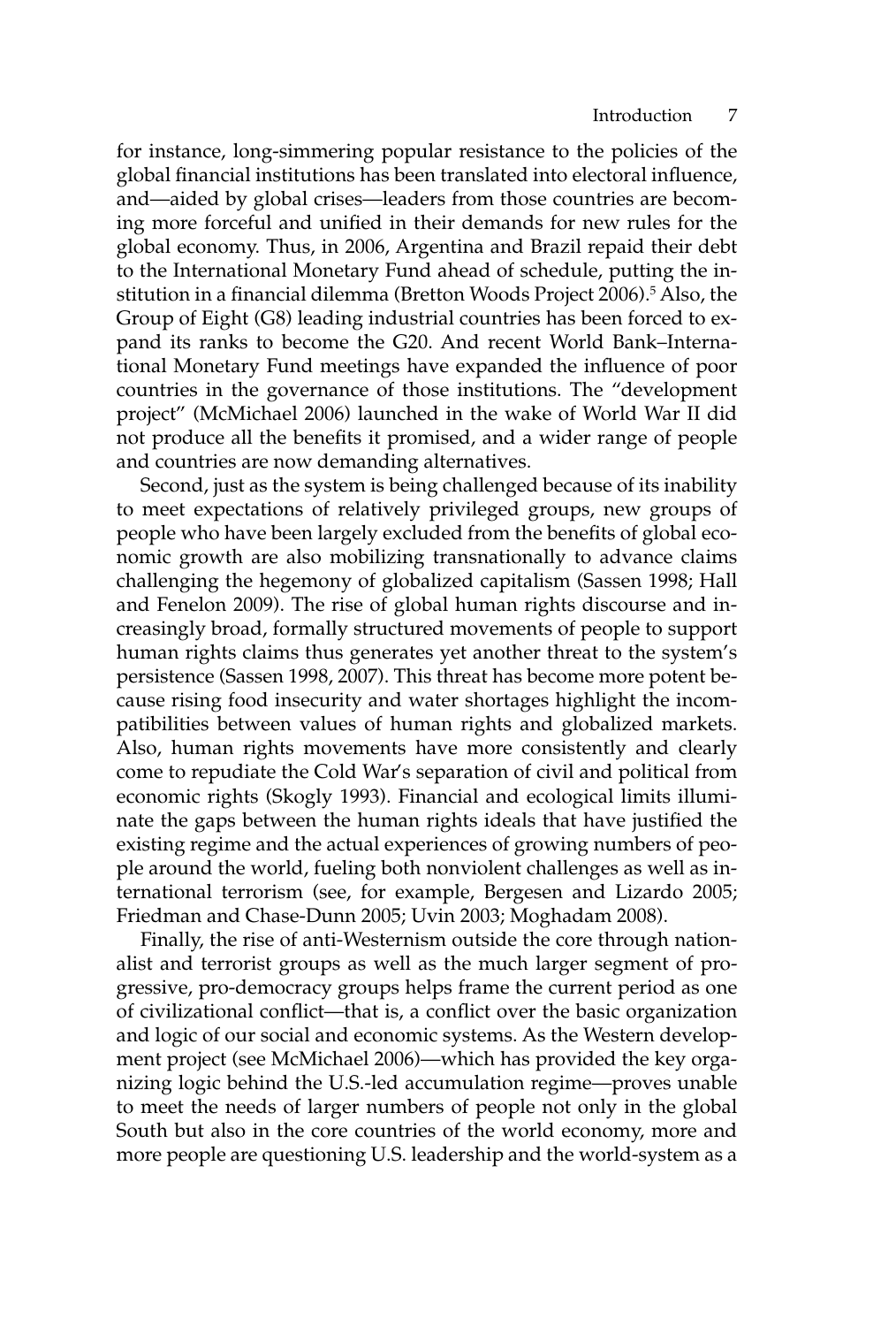whole. More significantly, as it becomes clear that the basic premises of that system are undermining the livelihoods of poor communities and threatening future generations, more people will find the alternatives offered by antisystemic challengers increasingly appealing (Arrighi, Hopkins, and Wallerstein 1989; Wallerstein 2004a, 37; Amin 2006).6

Giovanni Arrighi and his collaborators have shown that this sort of hegemonic decline we are seeing today is part of the cyclical dynamics that have occurred throughout the more-than-500 year history of the modern world-system. These scholars have demonstrated recurrent patterns that marked earlier *accumulation cycles*, one dominated by the United Provinces (sixteenth through the eighteenth centuries) and another by the United Kingdom (eighteenth through the twentieth centuries). U.S. hegemony began to emerge in the late nineteenth century and reached its peak in the early post–World War II decades (Arrighi 2010; Arrighi and Silver 1999, 2001). In the two earlier cycles, hegemonic powers dominated the system through their competitive advantage in accumulating capital and were able to consolidate their influence over the world-system for a time. But, once established, hegemonic powers invited challenges from other actors, and this competitive dynamic fueled both the expansion of the system and innovation and emulation by other actors that gradually undermined the hegemon's competitive edge. These processes contributed to hegemonic crisis, defined by interstate rivalries and competition among business entities, growing social conflicts, and the emergence of new configurations of power—a breakdown that paved the way for the emergence of a new accumulation regime.

This world-historic perspective sheds important light on the current context and can aid our attempts to understand the potential trajectories and prospects for change. If we view the current environmental and financial situation not as a mere setback in the overall forward march of economic globalization—able to be addressed with technological breakthroughs or market corrections—but rather as part of this long crisis of the twentieth and twenty-first century, we might better understand the long-term changes in the organization of social movements that have resisted—in one way or another—the globalized capitalism that is the modern world-system. In many ways, the crises of today are a more potent threat to humanity's future than any others in human history. Yet it is unclear what sort of transformation of the existing system is possible, and whether such a transformation can indeed occur before challenges to the system of governance lead to its unraveling. Will we see the rise of a new global hegemon, or a world-empire based on coercion, increasing chaos and violence, or the rise of a noncapitalist world economy based not on coercion but on more coopera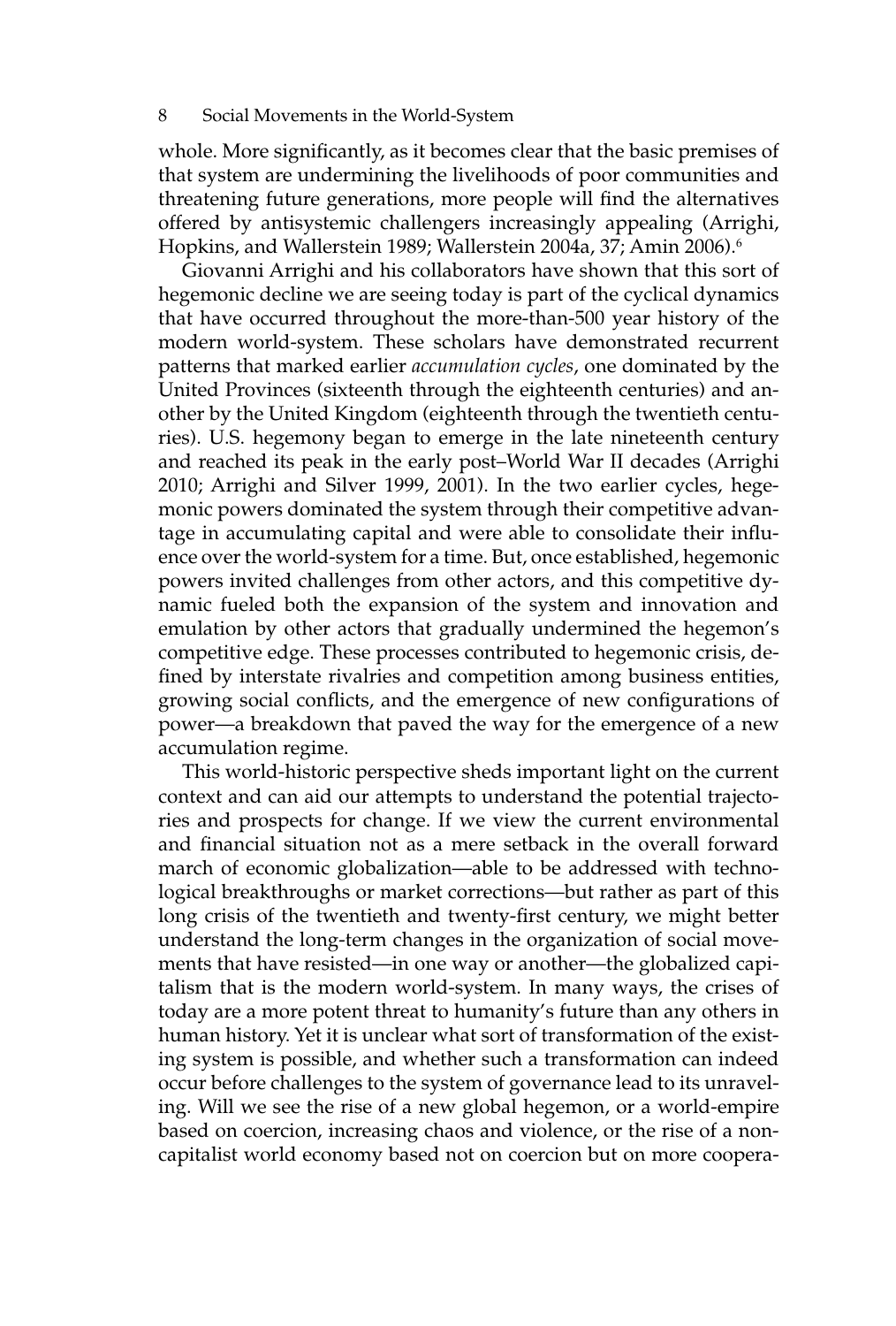tive and mutually respectful relations (see, for example, Arrighi 2010, 377–80)?

It is not our purpose here to speculate on the various potential outcomes of this conflict. Instead, we argue that this context shapes the opportunities that contemporary movements face in organizing across national borders and around visions of fundamentally different world orders. We believe that movements working to transform the world economic and political order into a more democratic and equitable one have greater potential for affecting global change at the current historical moment than they have had at earlier points in history. Thus, we examine changes in the population of transnational social movement organizations within this world-historic context, integrating different bodies of research on social movements and political institutions as we try to explain patterns of transnational social movement organizing during the time of this long crisis of the twentieth and twenty-first centuries.

## **Trends in Movement Capacities and Arenas**

Scholarship in the world-systems tradition has led to an expectation that the contemporary era will see an increase in the number of larger and more transnationally organized social movements advocating for large-scale global change. Evidence that their predictions are indeed unfolding is strong, and it is worth considering how these theories of world-systemic change might add to our theorizing about social movements, much of which has remained within state-centric frameworks. Our analysis supports the argument that the capacities and strength of social movements have expanded over time, and in fact we see a shift in the arenas of contention so that movement energies are now more focused on spaces defined by movements and largely autonomous from interstate politics and agendas. This contrasts with earlier periods, in which transnational activism focused largely on defining interstate norms and institutions and mobilized within arenas defined by states. This is significant to the extent that it liberates activist discourses and imaginations from the constraints of the existing interstate order. Activists' and organizations' relationships with other movement actors thus become more salient than claims of political feasibility and expediency in shaping movement strategies.

In their analysis of successive hegemonic cycles of rise and decline, Arrighi and Beverly Silver show that

[pressure from below] has widened and deepened from [one hegemonic transition to another], leading to enlarged social blocs with each new hegemony. Thus, we can expect social contradictions to play a far more de-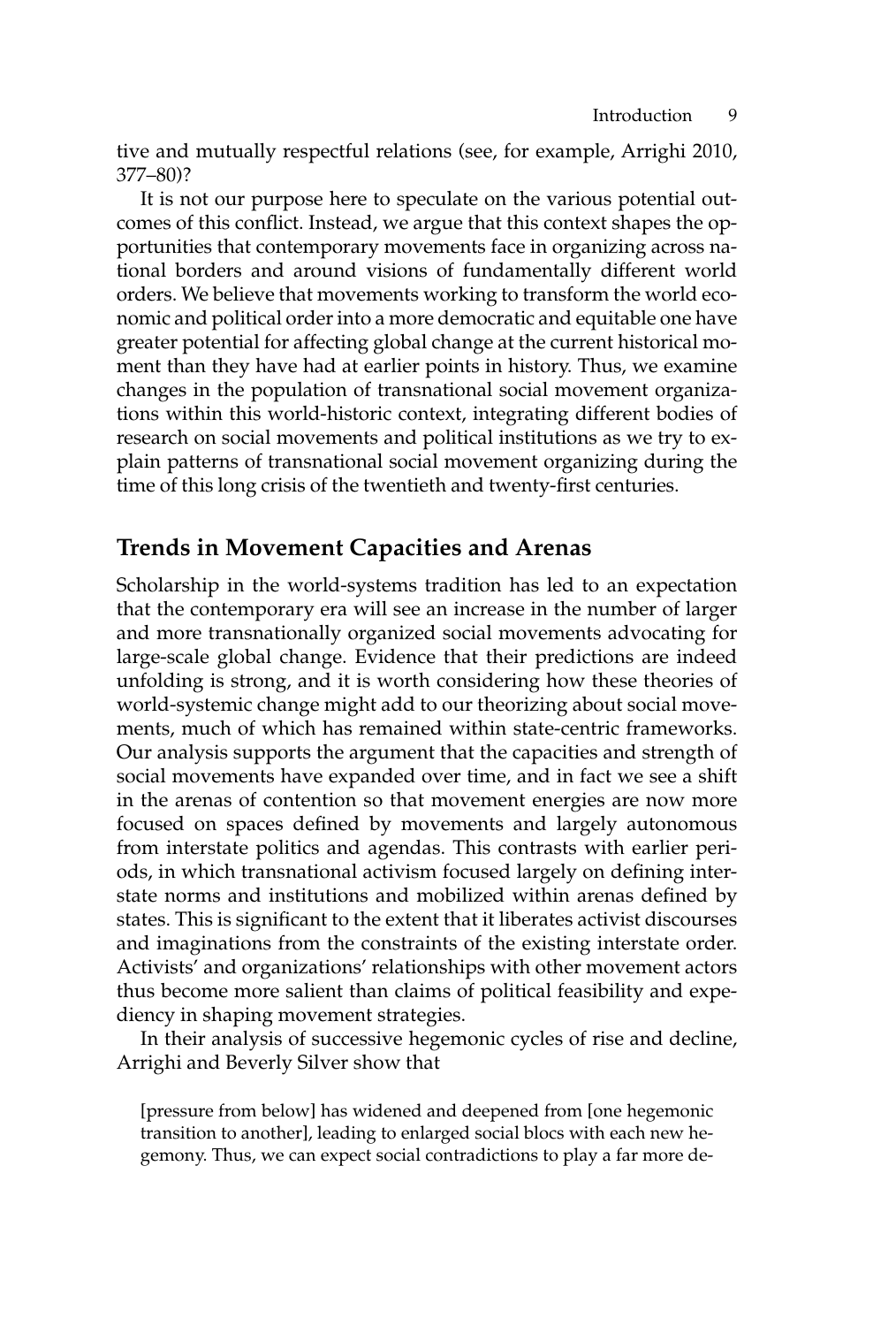cisive role than ever before in shaping both the unfolding transition and whatever new world order eventually emerges out of the impending systemic chaos. But whether the movements will largely follow and be shaped by the escalation of violence (as in past transitions) or precede and effectively work toward containing the systemic chaos is a question that is open. Its answer is ultimately in the hands of the movements. (1999, 289)

In other words, as globalized capitalism has extended its geographic and social reach—that is, as it has increased demands upon more of the world's workers through, for example, outsourcing and the casualization of labor, and as it commodifies goods once freely accessible, such as water and public services—we would expect a growing tendency for social movements to develop and to focus attention on cross-sector organizing and transnational alliance-building. This is exactly what has developed considerably over the last few decades, and the deepening networks of transnational association have led to the emergence of the World Social Forum process in 2001, reflecting some of the changes Arrighi and Silver predicted. But these movements are resource-poor and constantly threatened by internal division as well as external repression. Counterposed to this more hopeful scenario is the possibility of a continued escalation of violence developing out of the current U.S. wars, rising instances of terrorism, and expanding nationalist, xenophobic, and racist right-wing mobilizations.

World-systems analysts have understood social movements as acting in response to the underlying structures of the world economy. This frame of reference sheds light on some of the large-scale and long-term developments among and across social movements, including their relations to the larger world-system. "Antisystemic movements" include a diverse "family of movements" working to advance greater democracy and equality (Arrighi, Hopkins, and Wallerstein 1989). According to Wallerstein, "to be antisystemic is to argue that neither liberty nor equality is possible under the existing system and that both are possible only in a transformed world" (1990, 36).

World-systems analysts recognize that many actors and organizations within social movements do not frame their struggles as antisystemic, nor necessarily see their diverse issues and struggles as connected (see, for example, Hall and Fenelon 2009, 120–23). Nevertheless, they argue that these various and sometimes loosely linked struggles have served to shape and transform both the opportunities for antisystemic movement and the world-system itself (Amin et al. 1990, 10–11; Boswell and Chase-Dunn 2000). At times they do so by helping challenge the dominance of particular hegemonic powers by advancing nationalist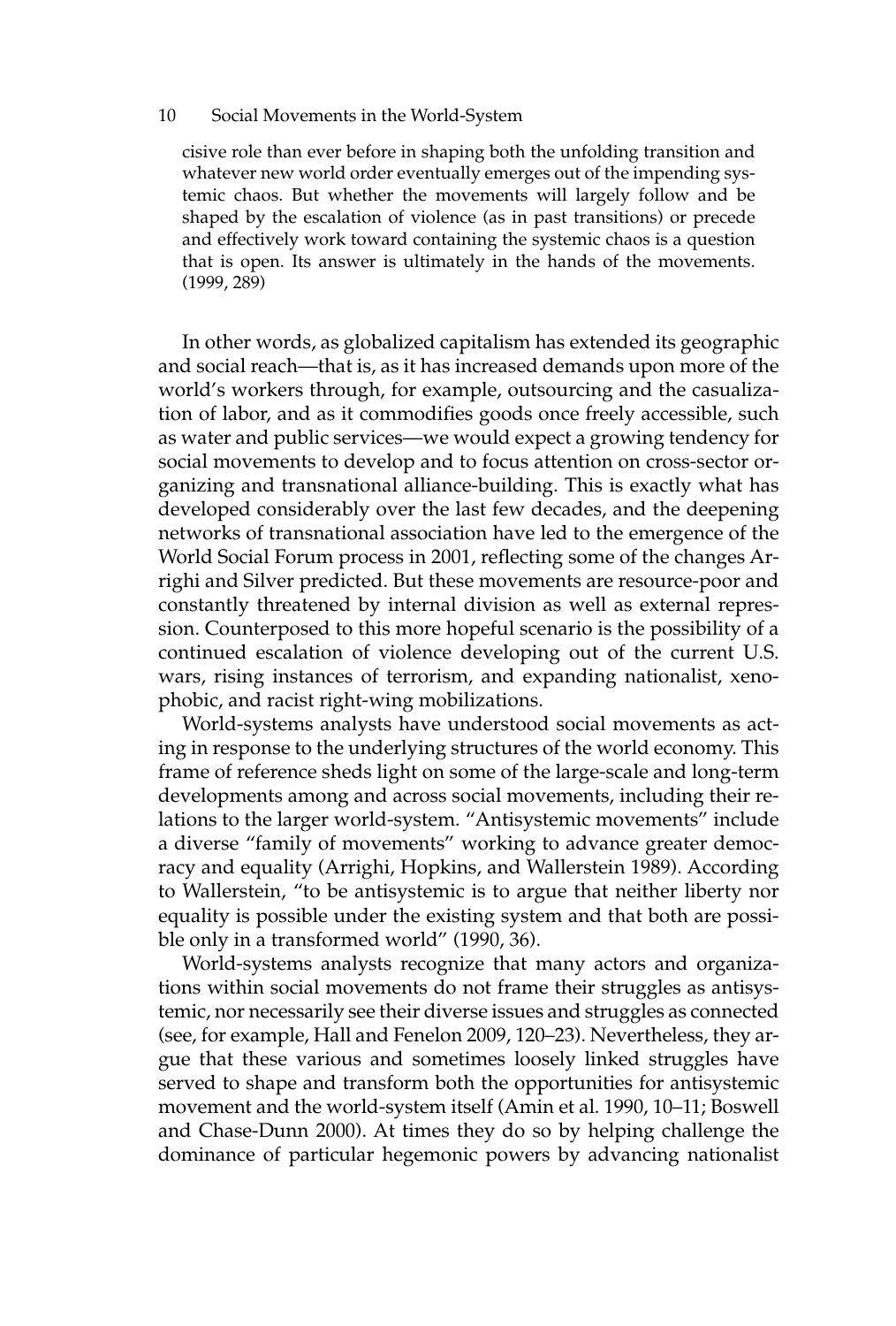claims, as the anticolonialist movements did in the middle part of the twentieth century. At times their challenges may be more direct in naming the system of globalized capitalism as the target, such as with international socialist movements of the nineteenth century and beyond. At times their challenges may serve to chip away at the dominant order by calling into question the gaps between the legitimating ideologies of the system—that is, equality, human rights, or even free markets—and its actual practice. This has been a strategy of many movements throughout history, from the early antislavery struggles to today's campaigns for worker rights, climate justice, and food sovereignty. Elites often respond to movement challenges by reforming political institutions in ways that create openings or formal means of access for movements to further their struggles within existing institutions.

Terry Boswell and Christopher Chase-Dunn have described this process as part of a "spiral of capitalism and socialism" whereby structures shape movements and their possibilities for challenging the social order, and the interactions of movements with states and interstate actors then transform the larger set of structures that form the stage on which social conflicts are expressed (2000, 18). They observe that "from the elimination of slavery to the end of colonialism, a rough and tumbling spiral between socialist progress and capitalist reaction has resulted in higher living standards and greater freedom for working people" (2000, 11). Their spiral model of global change suggests that revolutionary movements don't simply emerge in a discontinuous way, but instead build on past successes to parry the next move of those defending the existing world-system.

In short, a world-historic framework can help shed light on longterm trends and patterns in the capacities and forms of transnational social movement organizing over the past few decades. At the same time, we have learned much from other literatures that focus on international institutions and more localized structures and processes, such as those operating within national and interstate institutions and social movement organizations. The chapters that follow offer an analysis of the changing population of transnational social movement organizations that embeds our thinking about the operations of movements and their organizations within theories of global institutions and culture, which is in turn embedded within the context of the constantly evolving world-system.

A key part of our argument is that conflicts over how the world should be organized are articulated within and shaped by interstate institutions. We must therefore consider how institutions have changed alongside the longer-term cycles of economic expansion and contraction as well as the rise and decline of hegemonic powers. We thus con-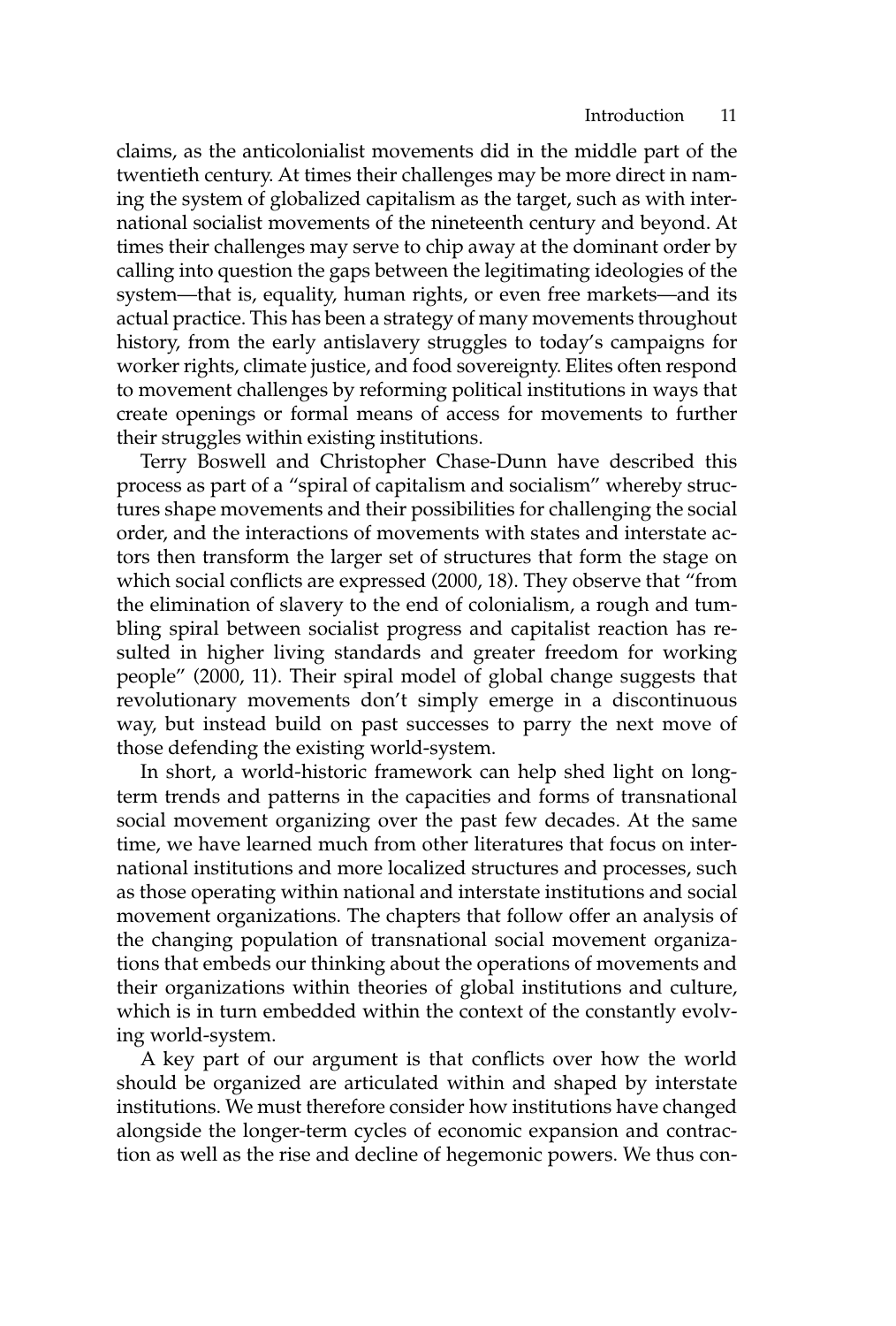sider the geographic makeup of transnational organizations, their articulation of issues, their connections with interstate institutions and other nongovernmental actors, and their organizing structures and how these have changed since the founding of the United Nations. Our analysis demonstrates that antisystemic movements have been inextricably linked to global institutional processes, not marginal to them. Moreover, movements both shape and are shaped by their interactions with states and other global actors. In the course of their interactions, they may adopt reformist, counter-hegemonic, or antisystemic strategies, and their choice of strategies is shaped by the larger global context. Our observations of organizing patterns over recent decades suggests that the interactions between movement actors and global institutions have enhanced the capacities for transnational organizing and strengthened the antisystemic potential of movements. They have done so by creating global focal points and incentives for geographic expansion and by facilitating ongoing communication and exchange among diverse movements and groups.

# **Shifting Bases of Power**

When we embrace this relational and dynamic approach, the usual conceptual boundaries that academic disciplines establish—for instance, between states and civil society, between social movements and other civil society groups, between core and peripheral regions of the world, between reformist and revolutionary paths toward change, and so on—become blurred. Thus we devote some attention to thinking about boundaries and how structures and actors reproduce particular divisions and ways of thinking as well as how they give way to new ideas and modes of organization. If we consider contemporary struggles as questioning the fundamentals of the world-system, the very nature of existing states and institutions is therefore subject to contestation and reformulation. In other words, systemic transformation would require basic reorganization of institutions now largely taken for granted.

One inherent dilemma and source of crisis in the modern worldsystem is the contradiction between the norms and values used to rationalize or justify the system and the practices essential to the endless accumulation of profits this system requires. We argue that as systemic crises have made dominant actors more vulnerable to challenges and as capacities of counter-hegemonic and antisystemic forces have grown, the bases of power and authority are shifting. In particular, conventional justifications of state authority were based on the ability of a state to control activities within particular geographic boundaries and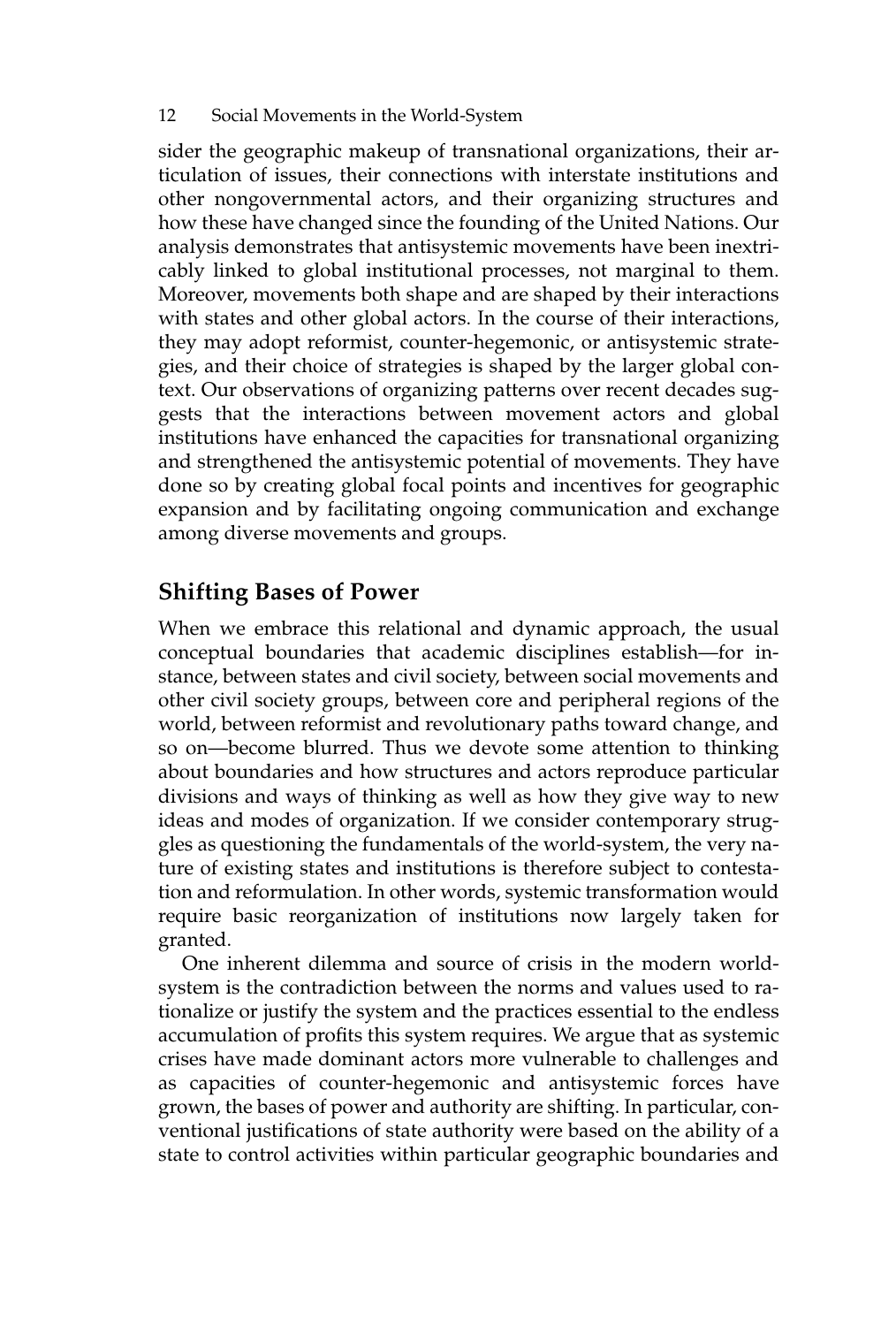to defend those boundaries with force, if necessary. But recent years have seen important challenges to these assumptions, as nuclear weapons and terrorist networks can threaten the security of even the most well-armed states. Moreover, the interstate system has developed an increasingly expansive set of norms allowing intervention into a state's formerly sovereign territory to advance human rights claims. At the same time, states' abilities to use coercion against their own citizens as well as others have been constrained by the expanding global human rights regime. Christopher Hill, a former U.S. secretary of state for East Asia and ambassador to Iraq, observed that "the notion that a dictator can claim the sovereign right to abuse his people has become unacceptable" (quoted in Fisk 2011).7

The expansion and greater institutionalization of international human rights norms, as well as the articulation of enhanced understandings of the global environment as a commons whose survival depends on global cooperation, have undermined traditional bases of state authority. This strengthens opportunities for nonstate actors whose power stems from normative rather than coercive advantages (see, for example, Friedman et al. 2005; Finnemore 1996; Risse, Ropp, and Sikkink 1999). This shift further strengthens the possibilities for antisystemic mobilization, especially as stronger transnational networks have helped shape new discourses and consolidate energies around a few important and potentially transformative frames.

One area where this shift is apparent is in the critical discourses emerging from transnational movements and their broader civil society alliances in response to contemporary global problems. For instance, although governments have responded to the increased volatility in food prices with calls for greater "food security," activists in transnational movements are increasingly united in calls for "food sovereignty." The former reinforces states' roles in regulating food markets, the latter decentralizes authority and control over food production and distribution to farmers and consumers. Similarly, although states speak in terms of addressing climate change, activists have responded with the slogan "system change, not climate change." They advance claims for "climate justice," and more recently many groups have converged around calls for the "universal rights of Mother Earth." Such discourses challenge state-led efforts to use market mechanisms to address climate change and other environmental problems, and these discourses gain momentum as states fail to reduce greenhouse gas emissions. Another significant form of movement discourse confronts the lingering effects of colonialism through calls for repayment of the global North's "ecological debt" to the global South and for reparations for slavery.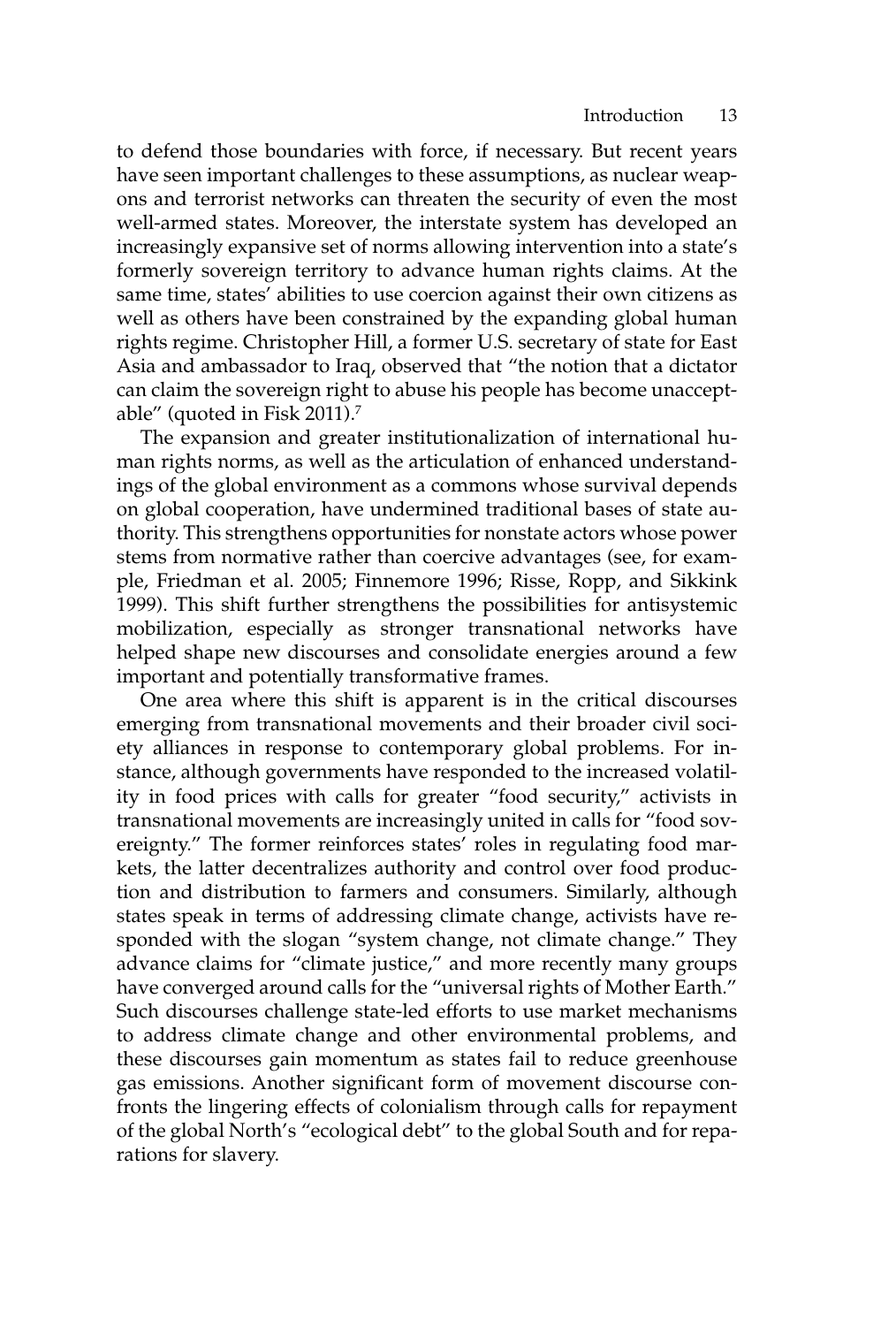Although subtle, the shifting discourses in both interstate institutions and the growing chorus of movement voices for fundamentally new approaches to international cooperation reflect important changes in the operation of power in the contemporary world-system. States of course remain dominant forces in world politics, but their supremacy is complicated by the emergence of new actors with fundamentally different claims to authority. As globalization challenges states' capacities to both control activities within their borders and to provide for the well-being of citizens, this power shift is likely to become increasingly relevant to explaining global social change.

## **Chapter Outline**

The major theme of the book is that global institutions—including states and international organizations—are best seen as the products of contestation among a diverse array of global actors (including social movements) competing in an arena that is defined by these same institutions and the norms and cultural practices they generate. Global social change results from competition among global actors operating within this institutional context; contestation helps transform identities of global actors and their forms of struggle. Over time, the opportunities and capacities for transnational antisystemic mobilization have, we argue, increased significantly. In addition, the primary bases of power and authority have shifted from coercion and territorial sovereignty to normative claims based on universal rights.

Our study draws heavily from both quantitative and qualitative data in our analysis of the changing patterns of transnational social movement organizing. The primary quantitative data source is the *Yearbook of International Organizations*, and we describe our data collection methods in greater detail in chapter 2. The advantage of this data source is that it provides measures of the general characteristics of the subset of international nongovernmental organizations (INGOs) organized to advocate for some form of social change. Our dataset includes organizational founding dates, issue focus, and geographic scope of membership over several decades. Our database begins in the 1950s and extends into the early 2000s. But we find that this macro-level organizational data, though helpful for discerning general patterns, leaves much room for interpretation. To aid us with this interpretation, we draw heavily on additional primary and secondary research on transnational activism and activist organizations (see chapter 2 for more details).

Chapter 1 reviews the major literatures on which our study draws, including world-systems, world polity, and social movement theories.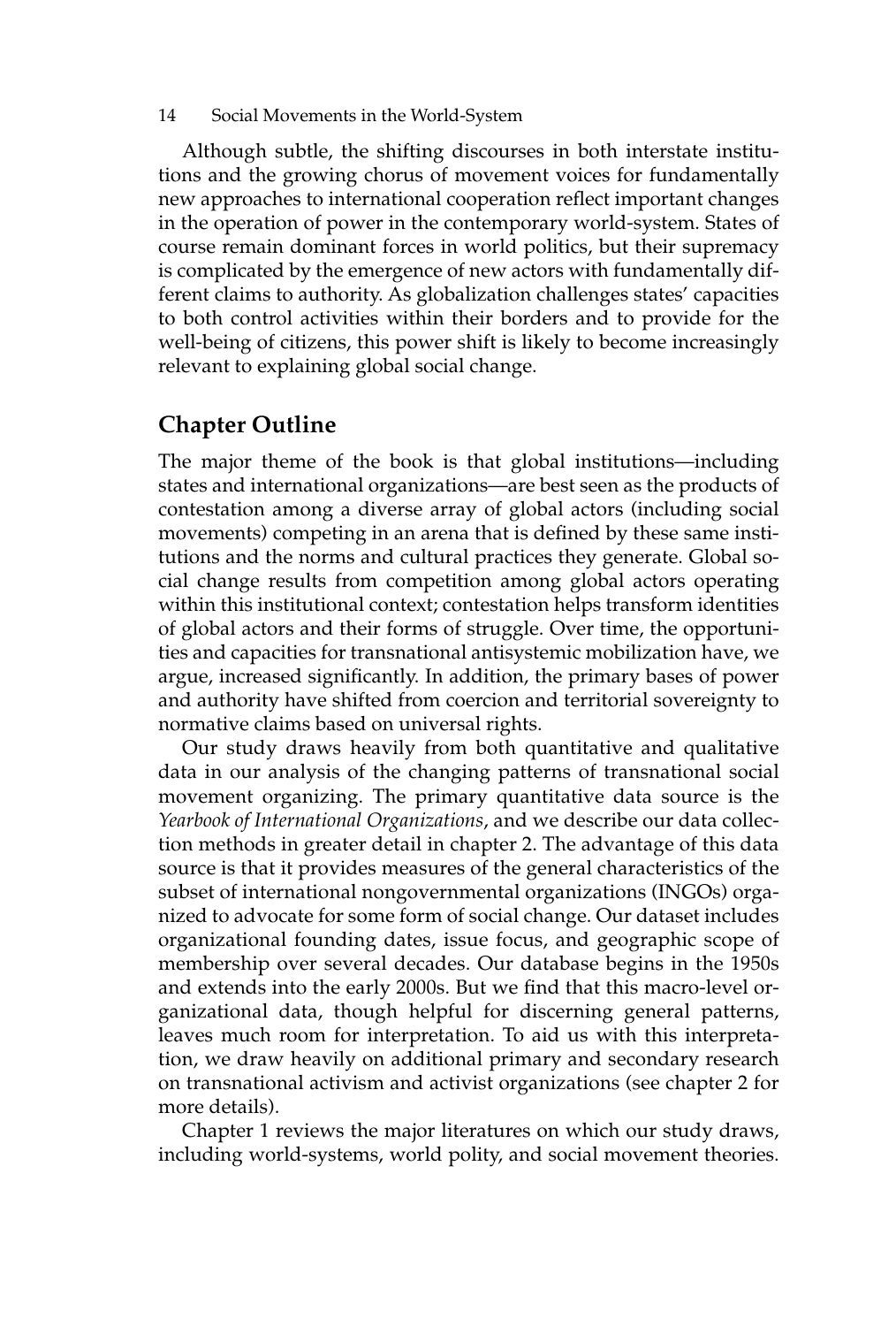We discuss the various contributions each approach makes to our understanding of social movements and explain how our integration of these three theoretical traditions can enhance understandings of transnational social movement activism and global change.

Chapter 2 situates our study of the population of transnational social movement organizations within the context of the historical period following World War II, when decolonization and the rise of national independence movements and the creation of the United Nations and other international organizations altered the institutional and normative context in which states and other global actors competed. We then provide an overview of the general patterns of transnational social movement organizing, summarizing overall trends in the organizational population over the last half century.

Since the 1990s, forms of regional interstate cooperation and integration have taken on a new character in response to declining U.S. hegemony and the end of the Cold War. The superpower rivalry had a significant impact on the ways in which regional bodies such as the European Union and the Organization of African Unity developed into the late twentieth century. But the end of the Cold War and the destabilization of U.S. hegemony opened the door for new forms of cooperation and regional unity that help states assert and protect their interests as they seek more favorable terms of participation in the global economy. Regionalism is thus a counter-hegemonic force in the world-system.

In chapter 3, we analyze the impact of changes in regionalism on transnational social movement organizations. As regional institutions have enlarged their mandates to encompass a wider variety of policy domains, such as human rights, environmental protection, and women's rights, and have adopted mechanisms allowing the formal participation of civil society actors in regional policy processes, they have altered the field of contestation and created new possibilities for movements to engage in transnational forms of struggle. Social movements have thus increasingly mobilized within regions to influence the direction and scope of regional governance. We examine the development of both interstate regional polities and regional transnational social movement sectors over the course of the Cold War and into the post–Cold War period.

Chapter 4 examines relationships between social movement organizing and the United Nations. As the global institution designed to help consolidate and maintain U.S. hegemony in the postwar order, the UN and its various bodies reflect and help reproduce the accumulation logic of the larger world-system. At the same time, it helps advance norms of human rights and environmental protection that are essential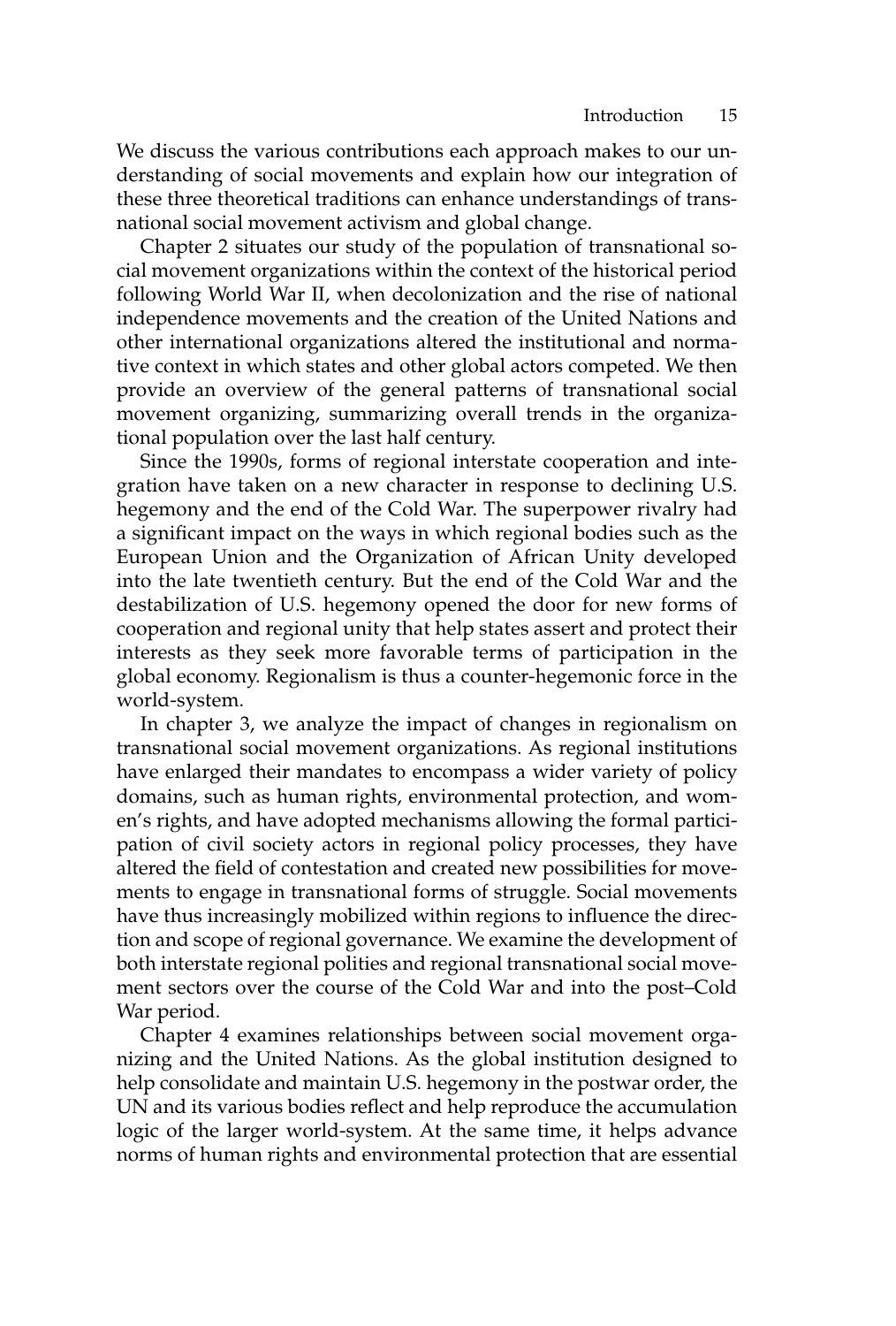to the legitimacy and stability of the system. We focus on the United Nations' global conference processes as particularly important sites of contention over competing values and interests, sites where social movement actors have been particularly active, especially since the end of the Cold War.<sup>8</sup> By creating spaces where activists can come together around a shared agenda and set of targets or goals, we argue that the UN global conferences provided focal points that encouraged transnational organizing on a diverse array of issues. Moreover, because global conferences reinforce particular sets of organizing principles and practices among groups that are developing around the times these conferences are held, the effects of conference-derived norms and practices are likely to affect even those groups not directly engaged in the global conferences. UN conferences thus generate norms and models of action that diffuse through the widespread dissemination of accounts of the conferences by those who participate. Diffusion also occurs through networking among organizations, which is facilitated and encouraged both before and following global conferences, and through movement discourses and practices that relate to global conference processes (Riles 2001).

Although global conferences encouraged movements to engage with global-level political processes, and provided in many cases opportunities for movements to challenge the practices of governments that violated international norms such as human rights and environmental sustainability, they also demonstrated the limits of interstate politics for addressing some of the world's most pressing problems. Institutions are designed to provide stability and predictability in interstate affairs, and therefore constrain prospects for movements seeking structural change. They also contain contradictory norms and logics that both enable powerful actors to elude sanctions for violating global norms and provide leverage for challengers mobilizing against such hypocrisies (Ball 2000; Hafner-Burton and Tsutsui 2005). Global institutions thus create both possibilities for movements to gain political leverage (through what is known as a boomerang strategy) and "iron cages" that constrain movements. Chapter 5 explores these paradoxes of the global institutional context.

The contradictions embedded in world polity norms and practices as well as the fundamental contradictions of the world-economy have generated important contemporary challenges to the world polity. Chapter 6, the final one of this volume, presents a model for thinking about the interactions between social movements and global institutions over time, and the implications of these interactions for largescale structural change. Building from the analyses in earlier chapters, we show how movements are affected by their relationships with